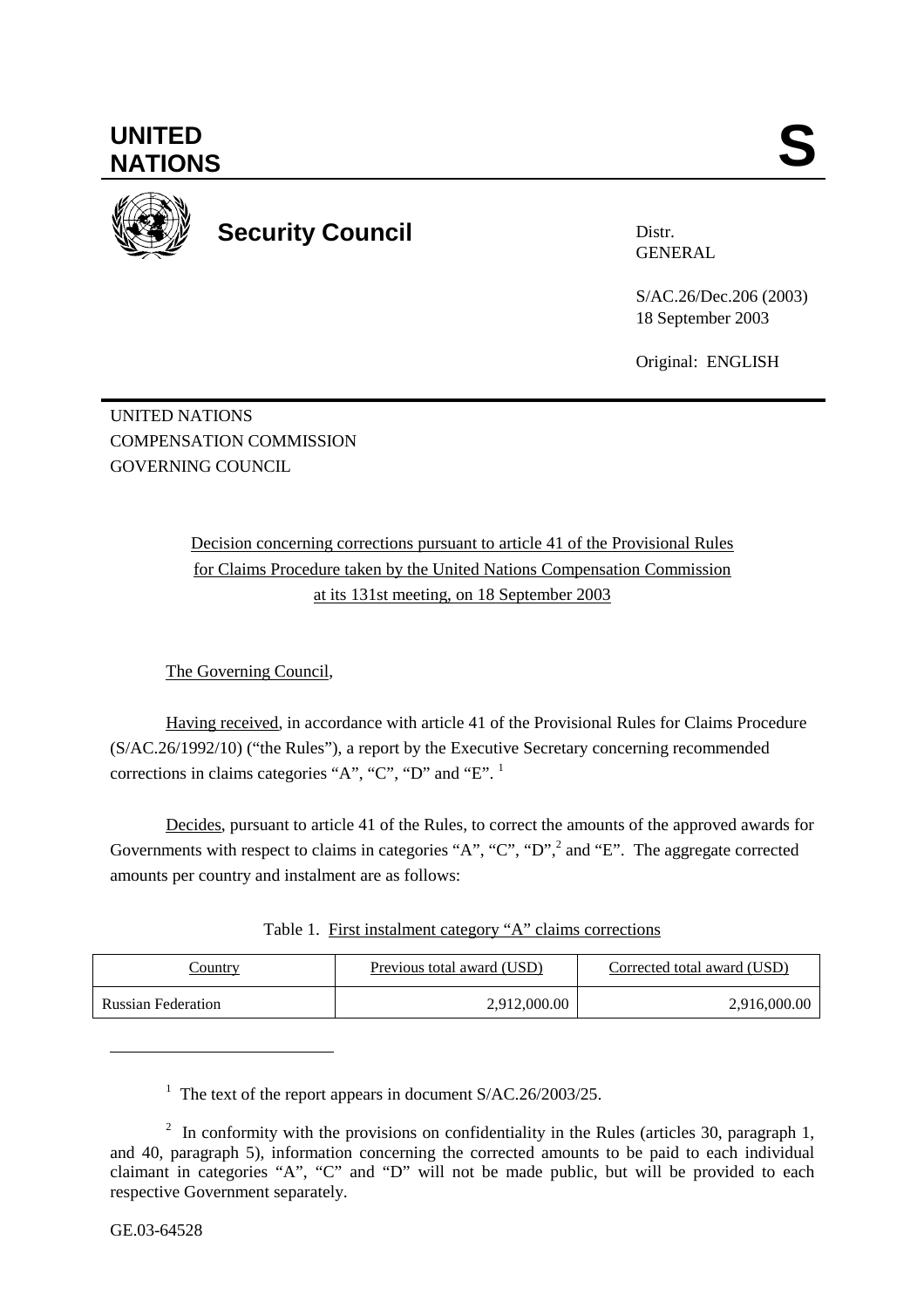Page 2

# Table 2. Third instalment category "A" claims corrections

| <u>Country</u> | Previous total award (USD) | Corrected total award (USD) |
|----------------|----------------------------|-----------------------------|
| India          | 17,095,000.00              | 17,091,000.00               |

#### Table 3. Fourth instalment category "A" claims corrections

| <u>Country</u>            | Previous total award (USD) | Corrected total award (USD) |
|---------------------------|----------------------------|-----------------------------|
| <b>Russian Federation</b> | 9,016,000.00               | 9,020,000.00                |

#### Table 4. Fifth instalment category "A" claims corrections

| Country                   | Previous total award (USD) | Corrected total award (USD) |
|---------------------------|----------------------------|-----------------------------|
| India                     | 149,274,000.00             | 149,270,000.00              |
| Philippines               | 31,046,000.00              | 31,038,500.00               |
| <b>Russian Federation</b> | 8,332,000.00               | 8,360,000.00                |

## Table 5. Sixth instalment category "A" claims corrections

| <u>Country</u>            | Previous total award (USD) | Corrected total award (USD) |
|---------------------------|----------------------------|-----------------------------|
| <b>Russian Federation</b> | 3,432,000.00               | 3,456,000.00                |

#### Table 6. Fourth instalment category "C" claims corrections

| <u>Country</u> | Previous total award (USD) | Corrected total award (USD) |
|----------------|----------------------------|-----------------------------|
| Egypt          | 124,957,426.78             | 124,975,193.71              |

## Table 7. Fifth instalment category "C" claims corrections

| <u>Country</u> | Previous total award (USD) | Corrected total award (USD) |
|----------------|----------------------------|-----------------------------|
| Jordan         | 95,297,617.27              | 95,300,525.85               |

#### Table 8. Sixth instalment category "C" claims corrections

| country | Previous total award (USD) | Corrected total award (USD) |
|---------|----------------------------|-----------------------------|
| Jordan  | 184, 376, 357. 72          | 184, 427, 461. 38           |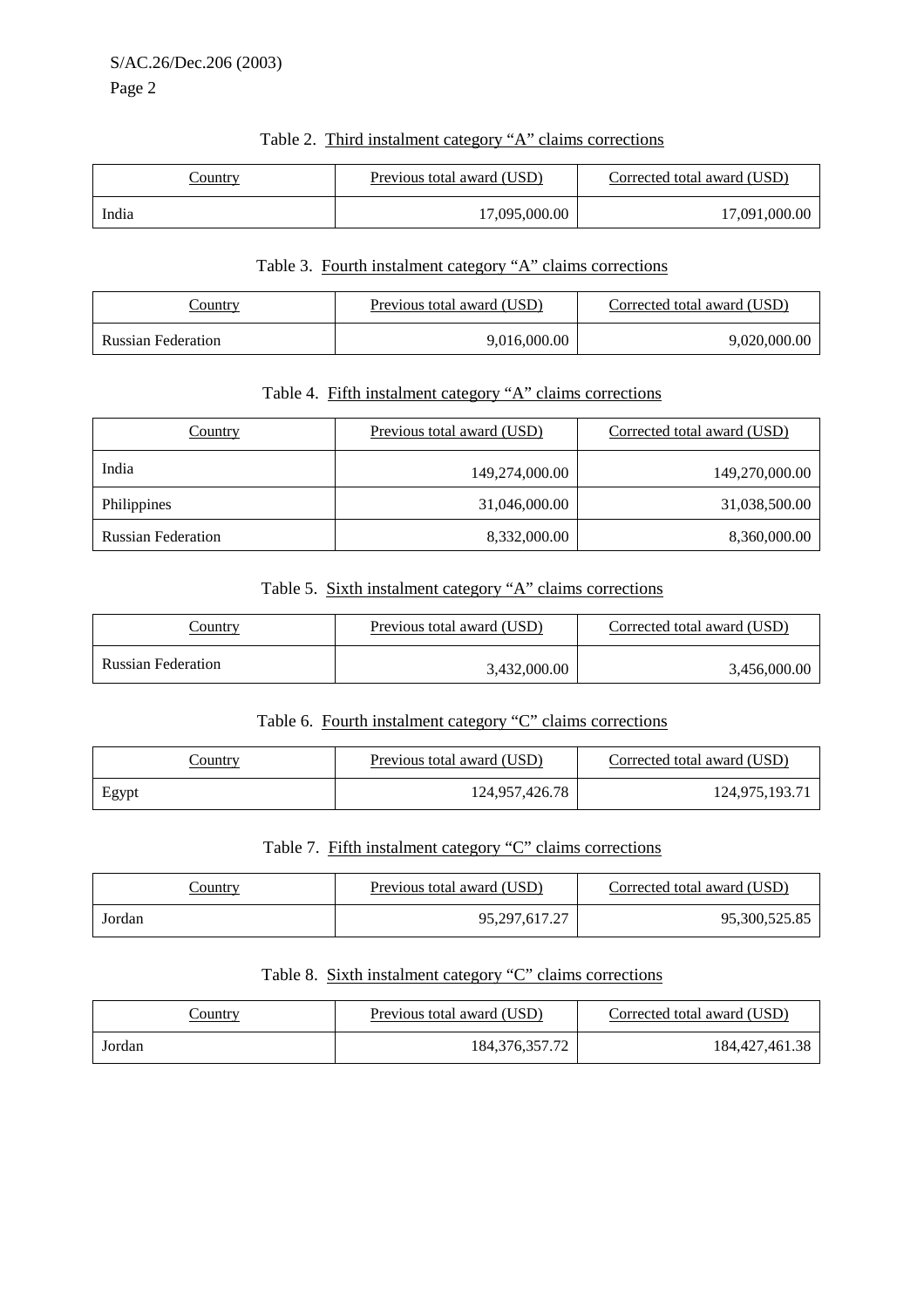| Country  | Previous total award (USD) | Corrected total award (USD) |
|----------|----------------------------|-----------------------------|
| India    | 186,964,297.88             | 186,981,979.54              |
| Jordan   | 283, 103, 940. 87          | 283, 131, 413.88            |
| Pakistan | 74,663,860.17              | 74,708,257.47               |

# Table 9. Seventh instalment category "C" claims corrections

## Table 10. Third instalment category "D" claims corrections

| $\angle$ ountry | <b>Previous total award (USD)</b> | Corrected total award (USD) |
|-----------------|-----------------------------------|-----------------------------|
| United Kingdom  | 2,120,388.58                      | 2,132,800.18                |

## Table 11. Twenty-second instalment of "E3" claims corrections

| Country | Previous total award (USD) | Corrected total award (USD) |
|---------|----------------------------|-----------------------------|
| Poland  | 4,083,095.00               | 4, 204, 243.00              |

 Decides also that, based on the above corrections, the corrected total awards by instalment are as follows:

## Table 12. Recommended corrected total awards for category "A" claims

| Instalment | Previous total award (USD) | Corrected total award (USD) |
|------------|----------------------------|-----------------------------|
| First      | 189,991,000.00             | 189,995,000.00              |
| Third      | 532,154,500.00             | 532,150,500.00              |
| Fourth     | 735,722,500.00             | 735,726,500.00              |
| Fifth      | 786,206,500.00             | 786,223,000.00              |
| Sixth      | 317,227,500.00             | 317,251,500.00              |

## Table 13. Recommended corrected total awards for category "C" claims

| Instalment | Previous total award (USD) | Corrected total award (USD) |
|------------|----------------------------|-----------------------------|
| Fourth     | 654,959,925.58             | 654,977,692.51              |
| Fifth      | 736,115,900.96             | 736,118,809.54              |
| Sixth      | 768,521,404.44             | 768,572,508.10              |
| Seventh    | 1,934,724,959.10           | 1,934,814,511.07            |